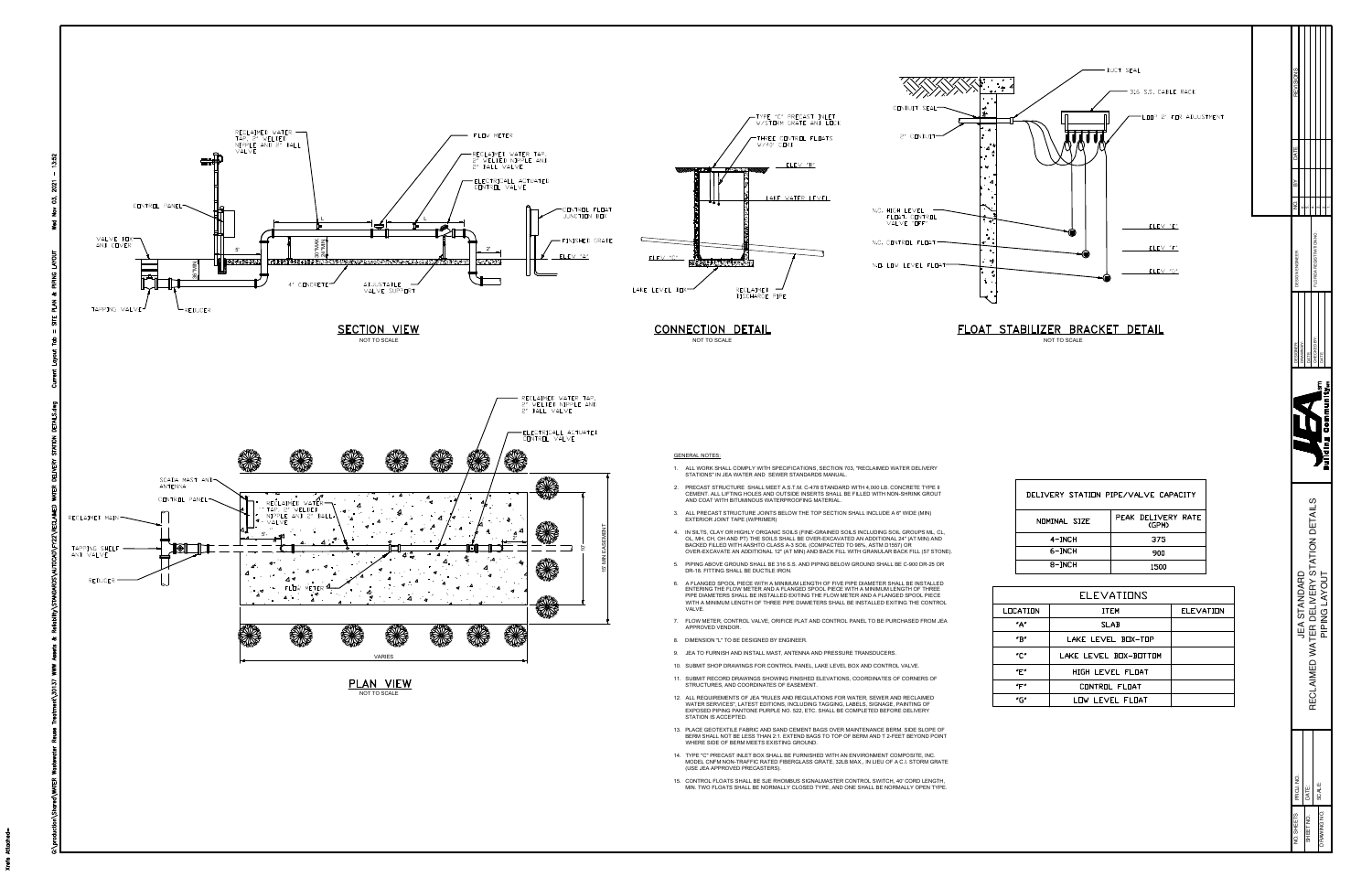# GENERAL NOTES:

1. REFER TO "REUSE STATION CONTROLS SPECIFICATION" FOR FURTHER DETAILS THAT MUST BE ADHERED TO. 2. THIS DRAWING IS AN EXAMPLE OF HOW OVERALL CABINET IS TO BE DESIGNED.

- .<br>2. THIS DRAWING IS AN EXAMPLE OF HOW OVERALL CABINET<br>3. REFER TO NOTES AND DETAILS ON ALL DRAWING SHEETS.
- 3. REFER TO NOTES AND DETAILS ON ALL DRAWING SHEETS.
- 4. ALL FIELD WIRING SHALL BE #14 AWG STRANDED, TIN-PLATED COPPER.<br>5. ALL PLC I/O WIRING SHALL BE #18 AWG.
- 
- 5. ALL PLC I/O WIRING SHALL BE #18 AWG.<br>6. ALL MOUNTING SCREWS SHALL BE DRILLED AND TAPPED (NO SELF-TAPPING SCREWS ARE ALLOWED). 6. Al<br>7. Al<br>COI<br>RED
- 

8. ALL MOUNTING SCREWS SHALL BE DRILLED AND TAPE<br>7. ALL MOUNTING SCREWS SHALL BE STAINLESS STEEL.<br>CONTROL WIRE UL508A COLOR:<br>RED - 120 VAC<br>WHITE - NEUTRAL<br>BLUE - +24 VDC<br>WHITE / RI UF STRIPF - 0 VDC CONTROL WIRE UL508A COLOR: WHITE CON<br>RED<br>WHIT<br>BLUE - +24 VDC<br>WHITE / BLUE STRIPE - 0 VDC<br>DRAWING LAYER COLOR LEG<br>BLACK - - RART IDENTIFICATION<br>BLUE - - PART IDENTIFICATION

# WHITE / BLUE STRIPE - 0 VDC<br>DRAWING LAYER COLOR LEGEND:

- WHITE / BLUE STRIPE 0 VDC<br>DRAWING LAYER COLOR LEGEND:<br>BLACK - NOTES<br>BLUE - PART IDENTIFICATION<br>BLUE - PART IDENTIFICATION
- 
- 
- 
- 





SURSHIELDS MOUNTED ON TOP, PRONT, AND BOTH SIDES, AND I<br><u>BACK PANEL:</u><br>GRADE ENAMEL FINISH.<br>GRADE ENAMEL FINISH.<br>REFER TO ENCLOSURE SPECIFICATIONS FOR FURTHER DETAILS.



|                         |                      |                                    | <b>BILL of MATERIALS</b>        |                                                                       |
|-------------------------|----------------------|------------------------------------|---------------------------------|-----------------------------------------------------------------------|
|                         | <b>QTY</b>           | <b>MANUFACTURER</b>                | PART NUMBER                     | <b>DESCRIPTION</b>                                                    |
|                         |                      |                                    |                                 |                                                                       |
| A<br>B                  | 1<br>1               | <b>SCHAEFER</b><br><b>SCHAEFER</b> | SPN12AL-242410-1532<br>SPP-2424 | ENCLOSURE. NEMA 12/3R. ALUM. WHITE<br>BACK PANEL, CARBON STEEL, WHITE |
| $\overline{c}$          | 1                    | ECS                                |                                 | <b>CUSTOM SWITCH BRACKET</b>                                          |
|                         | $\ddot{\phantom{1}}$ | SQUARE D                           | 9001 SKS43B                     | 3 POSITION SWITCH, 30mm, MAINTAINED                                   |
| D                       | 1                    | SQUARE D                           | 9001 KA1                        | CONTACT BLOCK. 1 N.O. - 1 N.C.                                        |
| E                       | $\ddot{\phantom{1}}$ | <b>FCS</b>                         |                                 | <b>CUSTOM RADIO BRACKET</b>                                           |
|                         | 1                    | <b>MDS</b>                         | TRANSNET 900                    | SPREAD-SPECTRUM RADIO                                                 |
| F                       | 1                    | <b>TIMES MICROWAVE</b>             | FPCTTS000026                    | EZ400NMHD N MALE LMR400                                               |
|                         | 1                    | <b>TIMES MICROWAVE</b>             | <b>FPCTTS000005</b>             | CONNECTOR, TNC, MALE RA LMR400                                        |
| G                       | 1                    | POLYPHASER                         | <b>FPPLTS00002</b>              | ANTENNA COAXIAL SURGE ARRESTOR                                        |
| $\overline{H}$          | $\overline{1}$       | <b>SIEMENS</b>                     | 6ES7 307-1EA01-0AA0             | 24VDC POWER SUPPLY, 5 AMP                                             |
|                         | 1                    | <b>SIEMENS</b>                     | 6ES7 313-6CG04-0AB0             | PLC, CPU313C-2 DP 16 DI - 16 DO                                       |
|                         | $\ddot{\phantom{1}}$ | <b>SIEMENS</b>                     | 6ES7 953-8LG31-0AA0             | MMC MEMORY CARD. 128KB                                                |
| ı                       | 1                    | <b>SIEMENS</b>                     | 6ES7 331-1KF02-0AB0             | ANALOG INPUT MODULE, 8 CHANNEL                                        |
|                         | $\overline{2}$       | <b>SIEMENS</b>                     | 6ES7 392-1BM01-0AA0             | 40-PIN SCREW CONNECTOR                                                |
|                         | 1                    | <b>SIEMENS</b>                     | 6ES7 390-1AE80-0AA0             | 480mm MOUNTING RAIL FOR PLC                                           |
| J                       | 1                    | <b>MOLEX</b>                       | 1201 030 001 (PA9D01-4          | 1) PROFIBUS CONNECTOR, 90-DEGREE                                      |
| K                       | 1                    | <b>SIEMENS</b>                     | 6NH7 800-3BA00                  | SINAUT ST7 MODULE. TIM 3V-IE                                          |
|                         | 1                    | TFS, INC (Note 1)                  | 9-PIN / 25-PIN RS232            | CABLE SINAUT TO RADIO NULL CABLE                                      |
| т.                      | $\ddot{\phantom{1}}$ | PHOENIX CONTACT                    | 2907573                         | CB. 1 POLE. 20A. BRANCH RATED. UL489                                  |
| M                       | 3                    | PHOENIX CONTACT                    | 2907562                         | CB. 1 POLE. 5A. BRANCH RATED. UL489                                   |
| N                       | $\overline{2}$       | PHOENIX CONTAC'                    | 2907560                         | CB, 1 POLE, 3A, BRANCH RATED, UL489                                   |
| $\Omega$                | $\ddot{\phantom{1}}$ | CITEL                              | DS41S-120                       | 120VAC SURGE SUPPRESSOR                                               |
| P                       | 1                    | CITEL                              | DS220S-24DC                     | 24VDC SURGE SUPPRESSOR                                                |
| Q                       | $\overline{2}$       | CITEL                              | <b>DLAW-24D3</b>                | ANALOG SURGE SUPPRESSOR                                               |
| R                       | 1                    | CITEL                              | DLA-06D3                        | PROFIBUS SURGE PROTECTOR                                              |
| s                       | 3                    | <b>FINDER</b>                      | 4CP190245050                    | RELAY, 24VDC, INDICATOR, SCREW                                        |
| т<br>$\overline{U}$     | 20                   | WAGO<br><b>WAGO</b>                | 2002-1401                       | TERMINAL, SINGLE, SCREW, BEIGE                                        |
| v                       | 3<br>6               | WAGO                               | 2002-2201<br>2002-1207          | TERMINAL, DOUBLE, SCREW, BEIGE                                        |
| W                       | $\overline{4}$       | WAGO                               | 249-116                         | TERMINAL, GROUND, SCREW, GRN / YEL<br>TERMINAL END RETAINER. BEIGE    |
| $\overline{\mathsf{x}}$ | 1                    | WEIDMULLER                         | 0514 50 0000                    | DIN RAIL, GALVANIZED, SLOTTED                                         |
| Y                       | $\ddot{\phantom{1}}$ | <b>HUBBELL</b>                     | GFWRST20W                       | DUPLEX GFCI RECEPTACLE, 20 AMP                                        |
| z                       | $\ddot{\phantom{1}}$ | PANDUIT                            | H2X2LG6 / H1.5X2LG6             | WIRE-WAY, HINGED COVER, WIDE FINGER                                   |
| A1                      | 1                    | PANDUIT                            | LAMA2-14-QY                     | GROUND LUG. DUAL RATED. #2-14 AWG                                     |
| B1                      | 1                    | PROCENTEC                          | 101-00211A                      | PROFIBUS TERMINATOR RESISTOR                                          |
| C1                      | 1                    | <b>WAGO</b>                        | 2002-1492                       | TERMINAL END / PARTITION PLATE                                        |
| D <sub>1</sub>          | 1                    | WAGO                               | 2002-2292                       | TERMINAL END / PARTITION PLATE                                        |
| E1                      |                      | SQUARE D                           | RUMC32BD                        | RELAY, 24VDC, INDICATOR, SCREW                                        |
| F <sub>1</sub>          | 3                    | SQUARE D                           | RUZSC3M                         | RELAY BASE, PLUG-IN, 11 PIN                                           |
| G1                      | 3                    | SQUARE D                           | <b>RUW241P7</b>                 | RC CIRCUIT. 110-240VAC                                                |
| H <sub>1</sub>          | 1                    | PHOENIX CONTACT                    | 2907571                         | CB. 1 POLE. 15A. BRANCH RATED. UL489                                  |
|                         |                      |                                    |                                 |                                                                       |





(refs

| ź      |                 | i<br>S                                |                      |  |
|--------|-----------------|---------------------------------------|----------------------|--|
| SIGNER | <b>JRAWN BY</b> | "CKED BY:                             |                      |  |
|        |                 |                                       |                      |  |
|        | JEA STANDARD    | RECLAIMED WATER DELIVERY STATION DET/ | ELECTRICAL SCHEMATIC |  |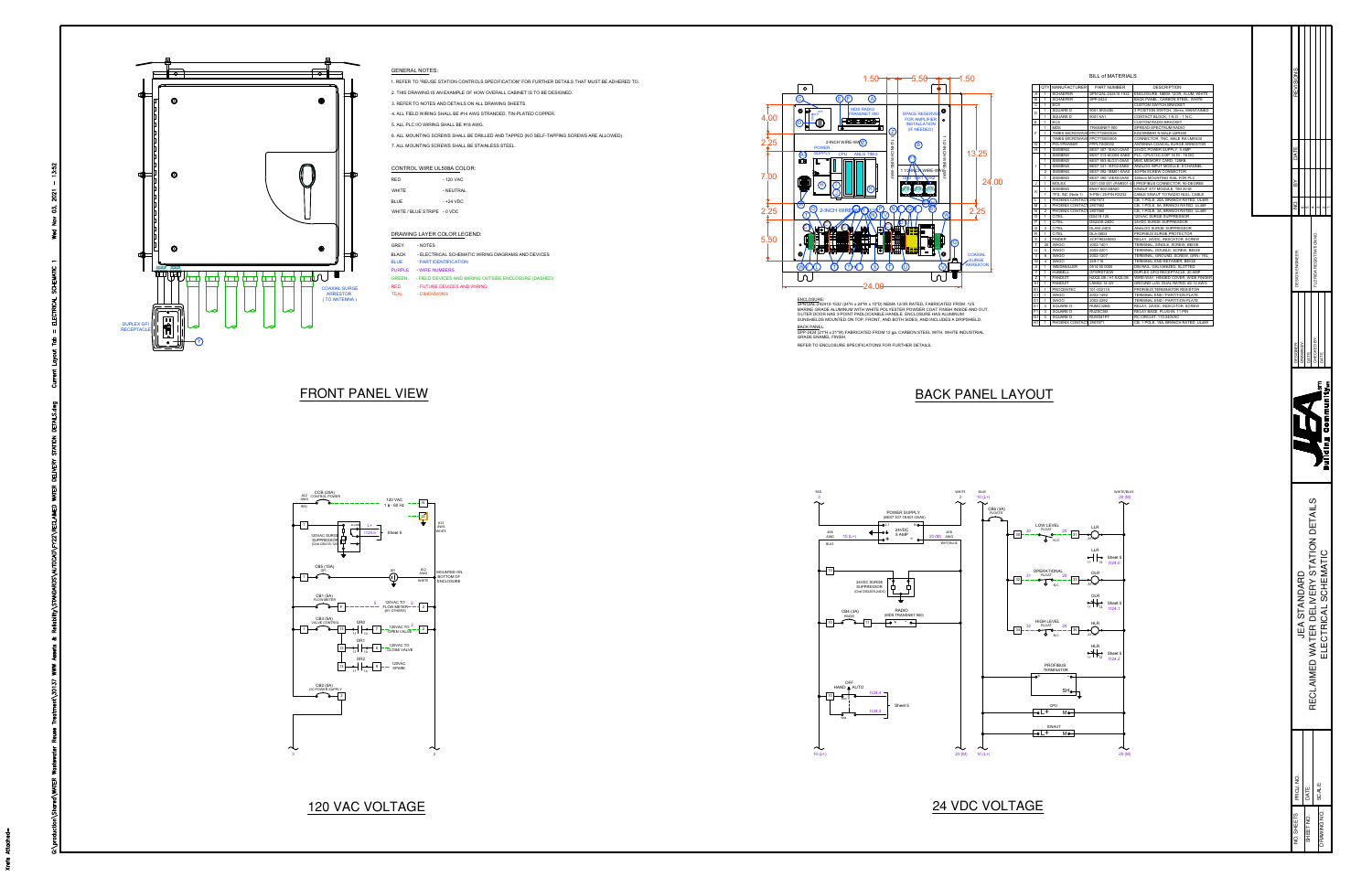

(refs





| EVISION         |                     |       |                                       |                    |                      |  |
|-----------------|---------------------|-------|---------------------------------------|--------------------|----------------------|--|
| 4               |                     |       |                                       |                    |                      |  |
|                 |                     |       | o<br>Ko<br>IDA REGISTRAT              |                    |                      |  |
| <b>ESIGNER:</b> | <b>PAWN BY:</b>     | í     | HECKED BY:                            |                    |                      |  |
|                 |                     |       |                                       |                    |                      |  |
|                 |                     |       |                                       |                    |                      |  |
|                 | <b>JEA STANDARD</b> |       | RECLAIMED WATER DELIVERY STATION DET. |                    | ELECTRICAL SCHEMATIC |  |
| PROJ, NO.       |                     | DATE: |                                       | T <sub>SCALE</sub> |                      |  |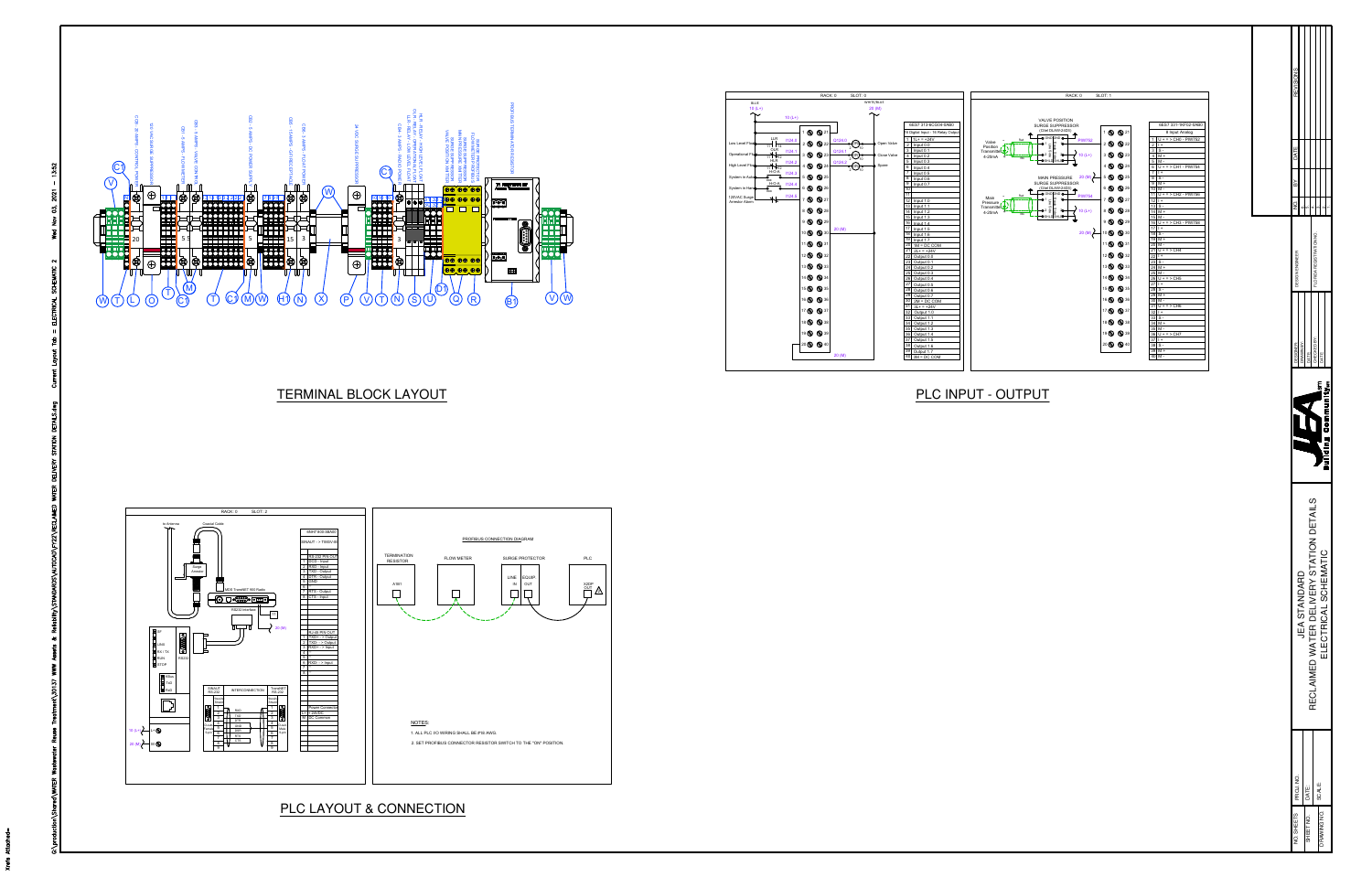

- 
- 
- 
- 
- 
- 
- 
- 
-